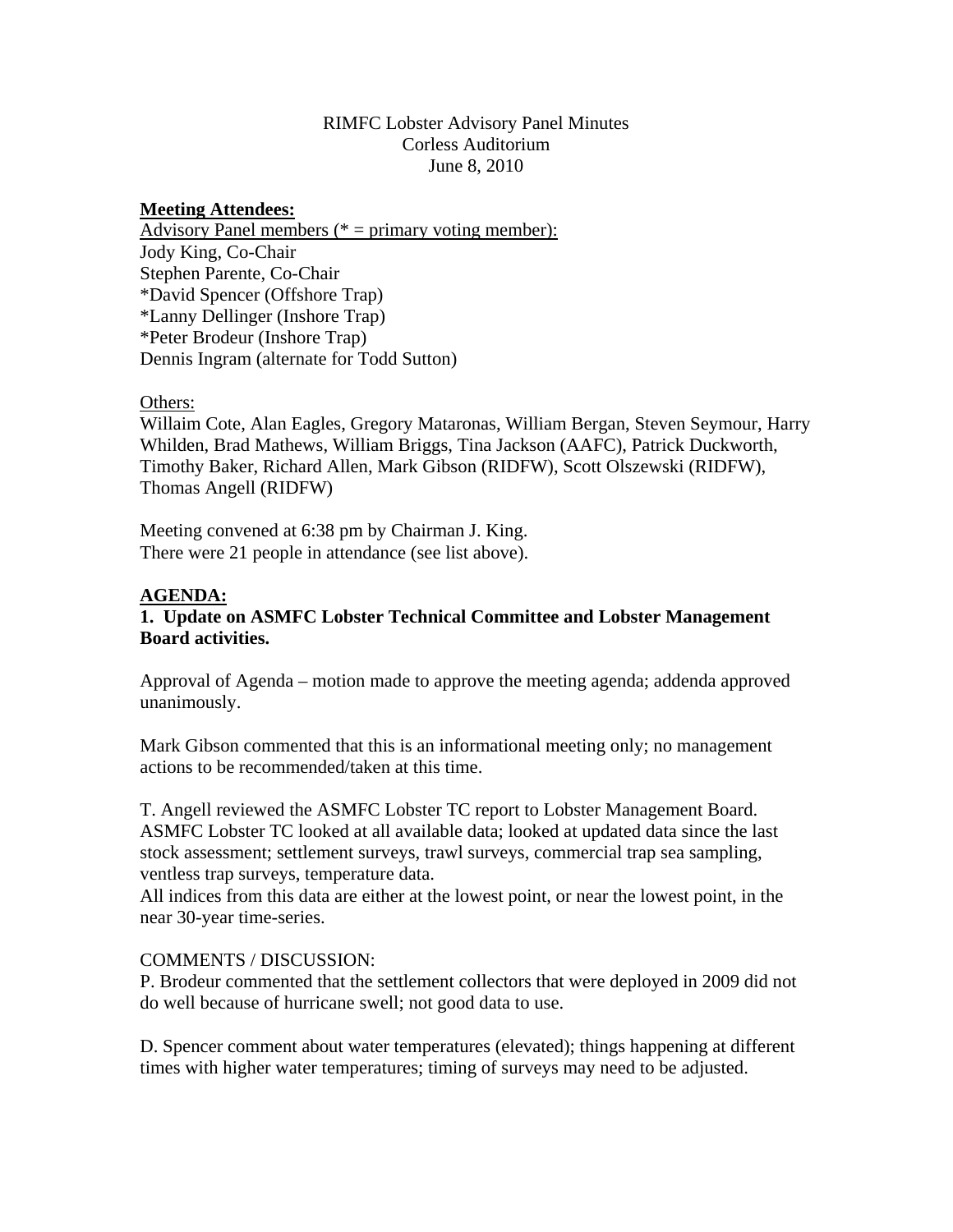T. Jackson - seeing more females offshore because lobster traps are moving offshore; lobster traps attract more lobsters; food source for the lobsters; predators are more abundant. This will be a big fight; lobstermen do not believe the TC report.

P. Brodeur – not working on a healthy fishery presently; don't regulate the fishermen when it is the resource that has the problem; RI lobstermen will not make any more management sacrifices.

Al Eagles – general comments about fishery surveys; area that he fishes lost the lobsters for a couple of years and then they came back; need to look at things over a longer period of time.

L. Dellinger – settlement (suction sampling) survey is flawed; locations picked based on one year of data (1987). Settlement collectors (rock-filled cages, 2009) were placed in areas that were computer-generated; settlement collector survey index in RI is flawed.

D. Spencer – struggles with applying "inshore" data to the "offshore" fishery; this may be a good point to start to expand the sampling programs; industry and State cooperation.

M. Gibson – this was supposed to be an informational meeting; we are getting off the purpose of this meeting; management process is trying to be transparent.

Next meeting will be a special meeting of the Lobster Management Board (LMB) in July (July  $22<sup>nd</sup>$ ) at the Crowne Plaza in Warwick.

Moratorium for the southern New England lobster stock is probably not a viable option for management.

May end up with a "sentinel" fishery with greatly increased sampling/data collection efforts.

S. Seymour – has worked on VTS for last 4 years; can't place the management burden on the fishermen.

A. Eagles – fishermen are already over-regulated; need to sit back and see what happens with the current management regime.

M. Gibson – not sure if the LMB will take a broad-brush approach or a more nuanced approach to this situation; may look at restricting small areas of the SNE stock unit.

L. Dellinger – Area 2 has already done enough in terms of management to try and help the resource.

LMB meeting will be July 22 at Crown Plaza in Warwick

P. Brodeur – commented on latent effort (page 55 of TC report); trap reductions; license reductions.